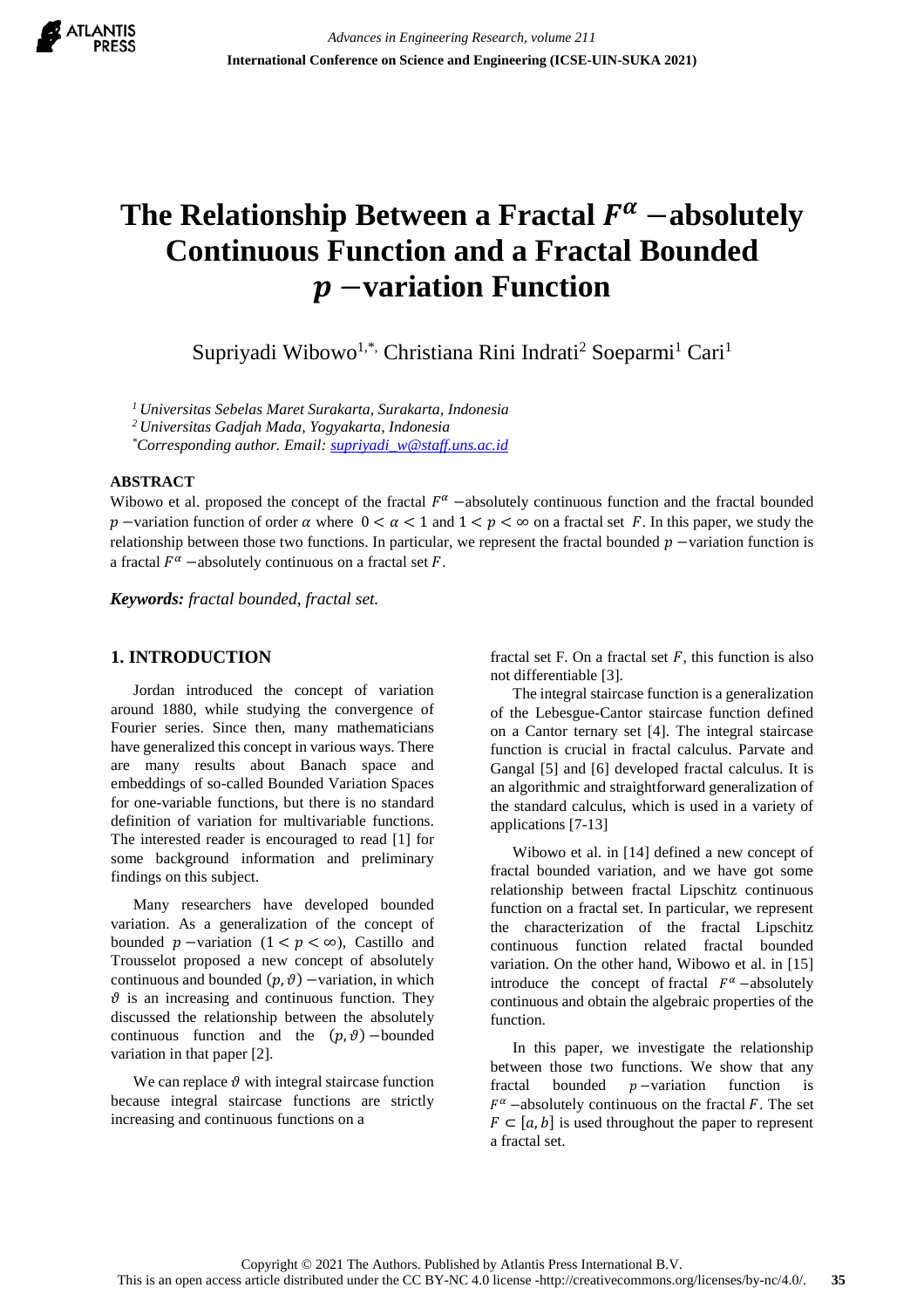

## **2. PRELIMINARIES**

We will review certain ideas in this area before moving on to the next section. The following are the definitions of subdivision, coarse-grained mass, and the integral staircase function.

**Definition 2.1** [4] *A subdivision P of*  $[a, b]$ ,  $a < b$ , *is a finite set of points*  $\{a = x_0, x_1, ..., x_n = b\}, x_i$  $x_{i+1}, i = 0, 1, ..., n-1$ . The interval  $[x_i, x_{i+1}]$  for  $i = 0, 1, ..., n - 1$  *is called a component of the subdivision P. A subdivision P<sub>1</sub> of*  $[a, b]$  *is said to be finer than a subdivision*  $P_2$  *if*  $P_1 \supset P_2$ *. In case*  $a = b$ , the subdivision of  $[a, b]$  is defined as the set  ${a}.$ 

**Definition** 2.2 [4] *Let*  $0 < \alpha < 1$  *and let*  $f:[a, b] \rightarrow \mathbb{R}$ . Given  $\delta > 0$  and  $a \leq b$ , the mass *function*  $\gamma^{\alpha}(F, a, b)$  of *F is defined by*  $\gamma^{\alpha}(F, a, b) =$ 

$$
\lim_{\delta \to 0} \inf_{\{P_{[a,b]} : |P| \le \delta\}} \sum_{i=0}^{n-1} \frac{(x_{i+1} - x_i)^{\alpha}}{\Gamma(\alpha+1)} \theta(F, [x_i, x_{i+1}]),
$$
\nwhere  $|B| = \max_{\alpha \in \mathbb{R}} (x_{i+1} - x_i) \cdot \Gamma(\alpha)$ 

 $where |P| = \max_{0 \le i \le n-1} (x_{i+1} - x_i), \Gamma(.)$ 

*is a gamma function and*  $\theta(.)$ , *is a flag function, i.e.,*

$$
\theta(F, [x_i, x_{i+1}]) = \begin{cases} 1, F \cap [x_i, x_{i+1}] \neq \emptyset \\ 0, F \cap [x_i, x_{i+1}] = \emptyset. \end{cases}
$$

The integral staircase function  $S_F^{\alpha}$  of order  $\alpha \in (0,1)$ for a fractal set  $F$  is defined as follows by Definition 2.2.

**Definition 2.3** [4] *Let*  $a_0$  *be an arbitrary and fixed real number. The integral staircase function*  $S_F^{\alpha}$  of *order*  $\alpha \in (0,1)$  *for a fractal set F is defined by* 

$$
S_F^{\alpha}(x) = \begin{cases} \gamma^{\alpha}(F, a_0, x), x \ge a_0 \\ -\gamma^{\alpha}(F, a, a_0), x < a_0 \end{cases}
$$

.

**Theorem 2.4** [4] *Let*  $\alpha \in (0,1)$ *. Let F be a fractal*  $subset of [a, b]$ *.* If  $\gamma^{\alpha}(F, a, b) < \infty$ *, then for all*  $x, y \in (a, b)$  such that  $x \leq y$ , we have the following *statements*

- (i)  $_{F}^{\alpha}(x)$  is increasing in x,
- (ii) If  $F \cap (x, y) = \emptyset$ , then  $S_F^{\alpha}$  is a constant on  $[x, y],$
- (iii)  $S_F^{\alpha}(y) S_F^{\alpha}(x) = \gamma^{\alpha}(F, x, y),$
- (iv)  $S_F^{\alpha}(x)$  is continuous on  $(a, b)$ .

The following are given a definition of a fractal  $F^{\alpha}$  –absolutely continuous of order  $\alpha$  and fractal bounded  $p$  –variation on a fractal set  $F$  for  $0 <$  $\alpha$  < 1 and 1 <  $p$  <  $\infty$ .

**Definition 2.5** [15] *Let*  $0 < \alpha < 1$ *. A function*  $f: [a, b] \rightarrow \mathbb{R}$  *is said to be*  $F^{\alpha}$  -absolutely *continuous of order*  $\alpha$ *, if for each*  $\varepsilon > 0$ *, there exists*  $\delta > 0$  such that whenever  $\{ [x_i, x_{i+1}] : x_i \in F, i =$  $0,1,2,\ldots,n-1\}$  *is a finite collection of mutually disjoint subintervals of* [a, b] with

$$
\sum_{i=0}^{n-1} |S_F^{\alpha}(x_{i+1}) - S_F^{\alpha}(x_i)| < \delta.
$$

The set of all  $F^{\alpha}$  -absolutely continuous functions on fractal set F denoted by  $AC_F^{\alpha}[a, b]$ .

**Definition 3.4** [14] *Let*  $\alpha$  ∈ (0,1) *and*  $1 < p < \infty$ *. For a fractal set F and f*:  $[a, b] \rightarrow \mathbb{R}$  *be a function* and a subdivision P,

$$
V_F^{\alpha,p}(f,P) = \sum_{i=0}^{n-1} \frac{|f(x_{i+1}) - f(x_i)|^p}{|S_F^{\alpha}(x_{i+1}) - S_F^{\alpha}(x_i)|^{p-1}}.
$$
  
fractal *p*-variation of function *f* over[

*The fractal*  $p$  −*variation of function f over*[ $\alpha$ , $\beta$ ],  $written \ V^{\alpha,p}(f,[a,b]),$  *is defined by*  $V_F^{\alpha,p}(f,[a,b]) = \sup_{F} V_F^{\alpha,p}(f,P)$ 

 *where the supremum is taken over all subdivision P* of  $[a, b]$ .

A function  $f$  is said to be of fractal bounded  $p$  −variation on the fractal set  $F$  of order  $\alpha$ , if  $V_F^{\alpha,p}(f,[a,b]) < \infty$ . The set of all bounded  $p$  –variation on  $F$  of order  $\alpha$  will be denoted by  $BV_F^{\alpha,p}[a, b]$ . The fractal  $p$  –variation function is defined as  $v_F^{\alpha,p}(x) = V_F^{\alpha,p}(f,[a,x])$  for all  $x \in F$ .

# **3. RESULT AND DISCUSSION**

In the following theorem, we prove that the fractal bounded  $p$  –variation is bounded.

**Theorem 3.1** *Let*  $0 < \alpha < 1$  and  $1 < p < \infty$ . *If*  $f \in BV_F^{\alpha,p}[a,b]$  then  $f$  is bounded on  $[a,b]$ .

Proof:  
\nLet 
$$
x \in [a, b]
$$
, then  
\n $|f(x)| - |f(a)|$   
\n $\leq |f(x) - f(a)|$   
\n $= \left( \frac{|f(x) - f(a)|}{|S_F^{\alpha}(x) - S_F^{\alpha}(a)|^{\frac{p-1}{p}}} \right) (|S_F^{\alpha}(x) - S_F^{\alpha}(a)|^{\frac{p-1}{p}})$   
\n $\leq (V_F^{\alpha, p}(f; [a, x]))^{\frac{1}{p}} (S_F^{\alpha}(x) + S_F^{\alpha}(a))^{1-\frac{1}{p}}$   
\n $\leq (V_F^{\alpha, p}(f; [a, b]))^{\frac{1}{p}} (2S_F^{\alpha}(b))^{1-\frac{1}{p}}$ .

We conclude that

 $|f(x)| \leq |f(a)| + (V_F^{\alpha,p}(f;[a,b]))^{\frac{1}{p}} (2S_F^{\alpha}(b))^{1-\frac{1}{p}}$ for all  $x \in [a, b]$ . Thus f is bounded on  $[a, b]$ .

**Theorem 3.2** *Let*  $0 < \alpha < 1$  and  $1 < p < \infty$ . *If*  $f \in BV_F^{\alpha,p}[a,b]$  and  $c \in (a,b)$  then  $V_F^{\alpha,p}(f; [a, b]) = V_F^{\alpha,p}(f; [a, c]) + V_F^{\alpha,p}(f; [c, b]).$ *Proof.* 

If  $P = \{a = x_0, ..., x_{k-1} \le c \le x_k, ..., x_n = b\}$  is any partition of [a, b] and  $x_{k-1} \leq c \leq x_k$ , then

$$
\frac{|f(x_k)-f(x_{k-1})|^p}{|S_F^{\alpha}(x_k)-S_F^{\alpha}(x_k)|^{p-1}}\leq \frac{|f(x_k)-f(c)|^p}{|S_F^{\alpha}(x_k)-S_F^{\alpha}(c)|^{p-1}}\frac{|f(c)-f(x_{k-1})|^p}{|S_F^{\alpha}(c)-S_F^{\alpha}(x_{k-1})|^{p-1}}.
$$

So that

 $\sum_{i=0}^{n-1} \frac{|f(x_{i+1}) - f(x_i)|^p}{|x_i - x_{i+1}|^p}$  $\int_{i=0}^{n-1} \frac{|f(x_{i+1})-f(x_i)|^p}{\left|S_f^{\alpha}(x_{i+1})-S_f^{\alpha}(x_i)\right|^{p-1}}$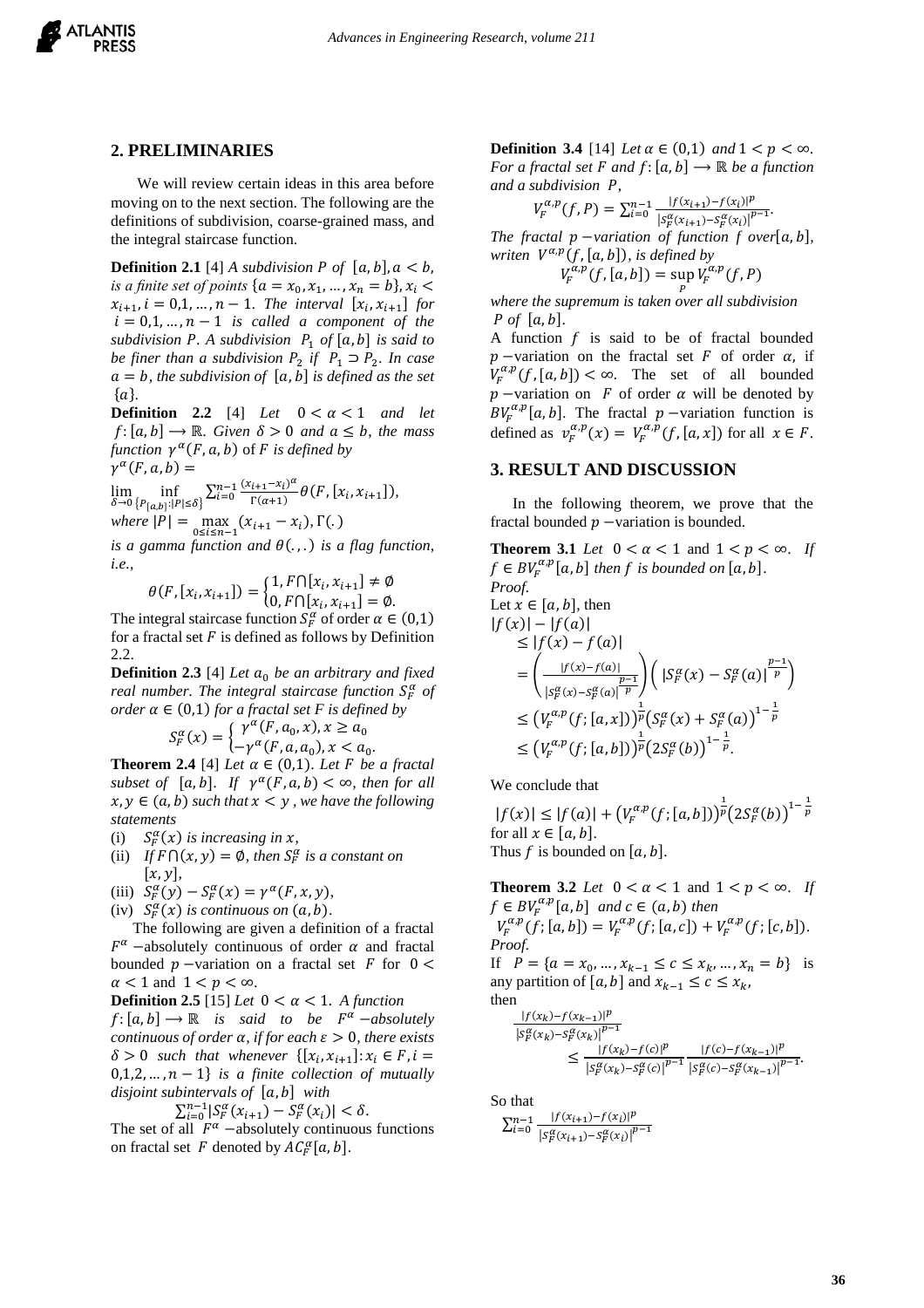$$
\leq \sum_{i=0}^{k-2} \frac{|f(x_{i+1}) - f(x_i)|^p}{|s_p^{\alpha}(x_{i+1}) - s_p^{\alpha}(x_i)|^{p-1}} + \frac{|f(x_k) - f(c)|^p}{|s_p^{\alpha}(x_k) - s_p^{\alpha}(c)|^{p-1}} + \frac{|f(c) - f(x_{k-1})|^p}{|s_p^{\alpha}(c) - s_p^{\alpha}(x_{k-1})|^{p-1}} + \sum_{i=k}^{n-1} \frac{|f(x_{i+1}) - f(x_i)|^p}{|s_p^{\alpha}(x_{i+1}) - s_p^{\alpha}(x_i)|^{p-1}} \leq V_p^{\alpha, p}(f; [a, c]) + V_p^{\alpha, p}(f; [c, b]) + V_p^{\alpha, p}(f; [c, b]).
$$

(1)

To prove the other inequality, we let  $\varepsilon > 0$  and select a partition  $P = \{a = x_0, x_1, ..., x_k = c\}$  of  $[a, c]$  for which

$$
\sum_{i=0}^{k-1} \frac{|f(x_{i+1}) - f(x_i)|^p}{|S_f^{\alpha}(x_{i+1}) - S_f^{\alpha}(x_i)|^{p-1}} \ge V_f^{\alpha, p}(f; [a, c]) - \frac{\varepsilon}{2}
$$
  
and a partition  $P' = \{c = x_k, x_{k+1}, ..., x_n = b\}$  of  
 $[c, b]$  for which  

$$
\sum_{i=k}^{n-1} \frac{|f(x_{i+1}) - f(x_i)|^p}{|S_f^{\alpha}(x_{i+1}) - S_f^{\alpha}(x_i)|^{p-1}} \ge V_f^{\alpha, p}(f; [a, c]) - \frac{\varepsilon}{2}.
$$
  
Then for partition  $P \cup P'$  of  $[a, b]$  we have  

$$
\sum_{i=0}^{n-1} \frac{|f(x_{i+1}) - f(x_i)|^p}{|S_f^{\alpha}(x_{i+1}) - S_f^{\alpha}(x_i)|^{p-1}} = \sum_{i=0}^{k-2} \frac{|f(x_{i+1}) - f(x_i)|^p}{|S_f^{\alpha}(x_{i+1}) - S_f^{\alpha}(x_i)|^{p-1}} + \frac{|f(x_k) - f(c)|^p}{|S_f^{\alpha}(x_{k-1}) - S_f^{\alpha}(x_{k-1})|^p} + \frac{|f(c) - f(x_{k-1})|^p}{|S_f^{\alpha}(c) - S_f^{\alpha}(x_{k-1})|^{p-1}} + \sum_{i=k}^{n-1} \frac{|f(x_{i+1}) - f(x_i)|^p}{|S_f^{\alpha}(x_{i+1}) - S_f^{\alpha}(x_i)|^{p-1}}
$$

 $\geq V_R^{\alpha,p}(f; [a, c]) + V^{\alpha,p}(f; [c, b]) \varepsilon$ .

This assures that  
\n
$$
V_F^{\alpha,p}(f; [a, b]) \ge V_F^{\alpha,p}(f; [a, c]) + V_F^{\alpha,p}(f; [c, b]) - \varepsilon
$$
\nfor all  $\varepsilon > 0$  and hence that  
\n
$$
V_F^{\alpha,p}(f; [a, b]) \ge V_F^{\alpha,p}(f; [a, c]) + V_F^{\alpha,p}(f; [c, b]).
$$

(2)

From inequality (1) and (2) we conclude that  
\n
$$
V_F^{\alpha,p}(f; [a, b]) = V_F^{\alpha,p}(f; [a, c]) +
$$
\n
$$
V_F^{\alpha,p}(f; [c, b]).
$$
\nThe  
\nprove is complete.  
\nWhich shows that  $f \in AC_F^{\alpha}[a, b].$ 

(i) Let  $f \in BV_F^{\alpha,p}[a,b]$ . Let  $P = \{x_0, x_1, ..., x_n\}$  is any subdivision of [a, b]. Let  $\varepsilon > 0$ . On the interval  $[x_i, x_{i+1}], k = 0,1, ..., n-1$  we can find subdivision  $P_i = \{x_i = t_{i,0}, ..., t_{i,m_i-1} = x_{i+1}\}$  with  $t_{i,l} < t_{i,l+1}$  for  $l = 0, ..., m_i - 1$  such that  $\sum_{l=0}^{m_i-1} \frac{|f(t_{i,l+1})-f(t_{i,l})|^p}{(t_{i,l+1})-f(t_{i,l+1})^p}$  $\frac{m_i-1}{l=0} \frac{|f(t_{i,l+1})-f(t_{i,l})|^r}{\left(s_f^{\alpha}(t_{i,l+1})-s_f^{\alpha}(t_{i,l})\right)^{p-1}} + \frac{\varepsilon}{n}$  $\frac{\epsilon}{n} \geq$  $V_F^{\alpha,p}(f;[x_i,x_{i+1}]).$ 

It follows that

$$
\sum_{i=0}^{n-1} |\nu_F^{\alpha, p}(x_{i+1}) - \nu_F^{\alpha, p}(x_i)|
$$
  
=  $\sum_{i=0}^{n-1} V_F^{\alpha, p}(f; [x_i, x_{i+1}])$   
 $\leq \sum_{i=0}^{n-1} \left( \sum_{l=0}^{m_i-1} \frac{|f(t_{i,l+1}) - f(t_{i,l})|^p}{\left( s_F^{\alpha}(t_{i,l+1}) - s_F^{\alpha}(t_{i,l}) \right)^{p-1}} + \frac{\varepsilon}{n} \right)$ 

 $<$  2 $\varepsilon$ . This shows that  $v_F^{\alpha,p}$  is  $F^{\alpha}$  –absolutely continuous on a fractal set  $F$ .

#### **4. CONCLUSIONS**

In this paper, we have discussed if  $f$  a fractal bounded  $p$  –variation function on a fractal set F then f and fractal  $p$  –variation  $v_F^{\alpha, p}$  are  $F^{\alpha}$  –fractal absolutely continuous on a fractal set  $F$ .

#### **ACKNOWLEDGMENTS**

This research was supported by Universitas Sebelas Maret under the Doctoral Dissertation Research Grant (PDD-UNS) with contract number 260/UN27.22/HK.07.00/2021.

#### **REFERENCES**

- [1] R. E. Castillo, O. M. Guzmán, and H. Rafeiro, "Variable exponent bounded variation spaces in the Riesz sense," Nonlinear Analysis, 132, 2016. pp. 173-182.
- [2] R. E. Castillo, O. M. Guzmán, and H. Rafeiro, "Variable exponent bounded variation spaces in the Riesz sense," Nonlinear Analysis, 132, 2016. pp. 173-182.
- [3] R. E. Castillo, and E. Trousselot ," On functions of (p, α)–bounded variation," Real Analysis Exchange, 34(1), 2009, pp. 49-60.
- [4] A. Parvate, and A. D. Gangal, "Calculus on fractal subsets of real line—I: Formulation," Fractals, 17(01), 2009, pp. 53-81. [5] O. Dovgoshey, O. Martio, V. Ryazanov, and M. Vuorinen, "The cantor function,"*Exositiones mathematicae*, *24*(1), 2006, pp. 1-37.
- [6] A. Parvate, and A. D. Gangal, "Calculus on fractal subsets of real line—II: conjugacy with ordinary calculus," Fractals, 19(03), 2011, pp. 271-290.
- [7] A. Parvate and A. D Gangal, "Calculus on fractal curves in Rn," Fractals, 19(01), 2011, pp. 15-27.